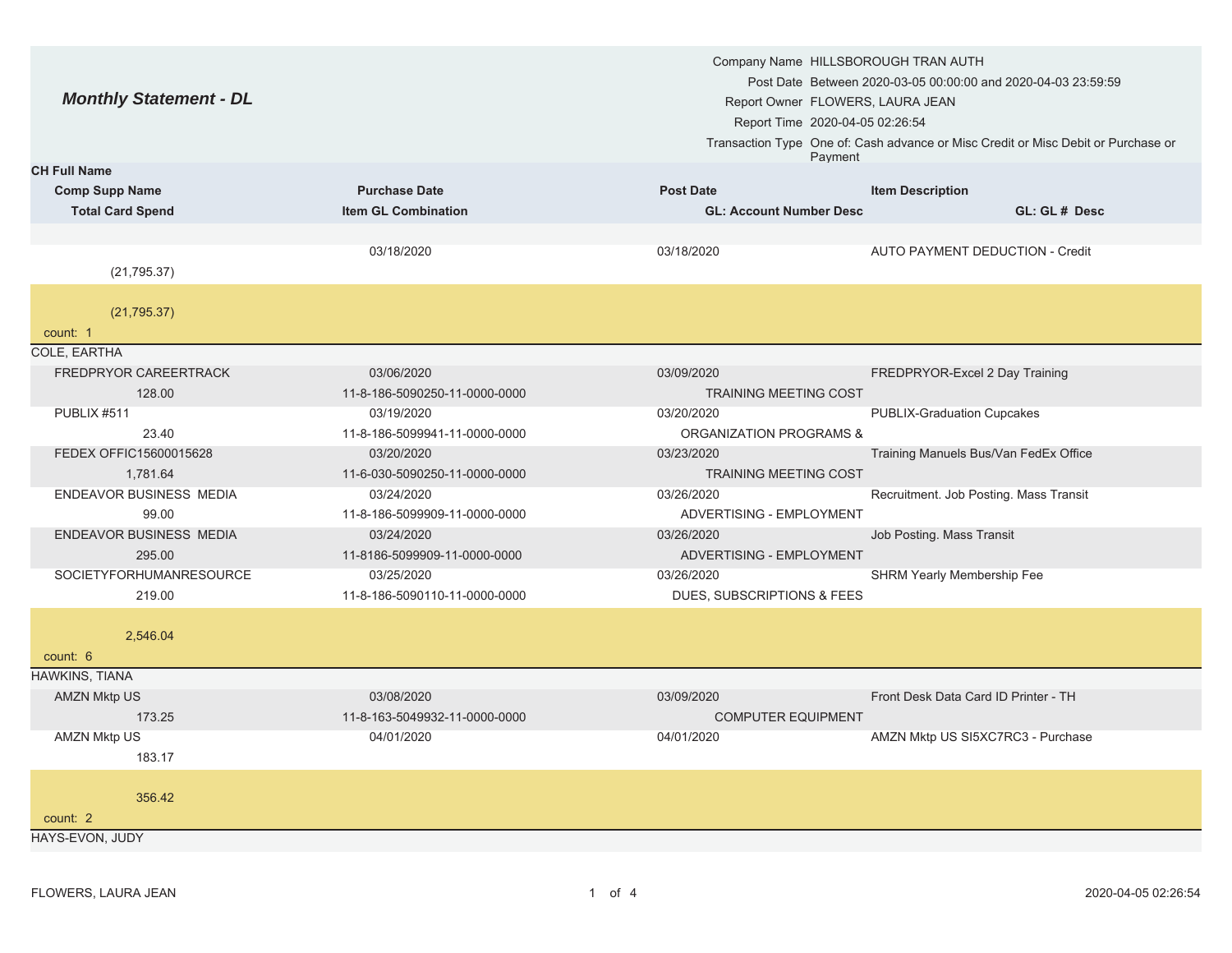| <b>CH Full Name</b>             |                               |                                       |                                                |
|---------------------------------|-------------------------------|---------------------------------------|------------------------------------------------|
| <b>Comp Supp Name</b>           | <b>Purchase Date</b>          | <b>Post Date</b>                      | <b>Item Description</b>                        |
| <b>Total Card Spend</b>         | <b>Item GL Combination</b>    | <b>GL: Account Number Desc</b>        | GL: GL # Desc                                  |
| AMAZON.COM BK76N9TI3 AMZN       | 04/01/2020                    | 04/02/2020                            | AMAZON.COM BK76N9TI3 AMZN - Purchase           |
| 30.71                           |                               |                                       |                                                |
|                                 |                               |                                       |                                                |
| 30.71                           |                               |                                       |                                                |
| count: 1                        |                               |                                       |                                                |
| JENNINGS, CYNTHIA               |                               |                                       |                                                |
| EB 2020 ANNUAL FLORID           | 03/05/2020                    | 03/06/2020                            | State Roadeo - Guarionex Falero Ramos          |
| 100.00                          | 11-0-000-1020107-00-0000-0000 |                                       | <b>AR Travel</b>                               |
| <b>APTA HOUSING OFFICE</b>      | 03/06/2020                    | 03/09/2020                            | APTA Annual - Ruthie Reyes Burckard            |
| (249.24)                        | 11-0-000-1020107-00-0000-0000 |                                       | <b>AR Travel</b>                               |
| APTA HOUSING OFFICE             | 03/06/2020                    | 03/09/2020                            | APTA Annual - Greg Brackin                     |
| (249.24)                        | 11-0-000-1020107-00-0000-0000 |                                       | <b>AR Travel</b>                               |
|                                 |                               |                                       |                                                |
| (398.48)                        |                               |                                       |                                                |
| count: 3                        |                               |                                       |                                                |
| <b>JENNINGS, YOLANDA</b>        |                               |                                       |                                                |
| <b>EMBASSY SUITES LAKE BUEN</b> | 03/04/2020                    | 03/06/2020                            | <b>Hotel Credit for Cherie</b>                 |
| (357.76)                        | 11-0-000-1020107-00-0000-0000 |                                       | <b>AR Travel</b>                               |
| <b>CREW NETWORK</b>             | 03/09/2020                    | 03/10/2020                            | CREW NETWORK - Luncheon - Nicole McClerary     |
| 65.00                           | 11-8-179-5090210-11-0000-0000 | <b>TRAVEL &amp; MEETINGS-EXEC DIR</b> |                                                |
| <b>CREW NETWORK</b>             | 03/11/2020                    | 03/12/2020                            | CREW NETWORK - Credit for reduced cost -       |
| (10.00)                         | 11-8-179-5090210-11-0000-0000 | TRAVEL & MEETINGS-EXEC DIR            | Nicole                                         |
|                                 |                               |                                       |                                                |
| EIG ConstantContact.com         | 03/18/2020                    | 03/19/2020                            | EIG CONSTANTCONTACT.COM - Purchase             |
| 225.00                          | 11-8-167-5090110-11-0000-0000 | DUES, SUBSCRIPTIONS & FEES            |                                                |
| <b>CREW NETWORK</b>             | 03/20/2020                    | 03/23/2020                            | <b>CREW NETWORK - Refund for Nicole</b>        |
| (55.00)                         | 11-8-179-5090210-11-0000-0000 | TRAVEL & MEETINGS-EXEC DIR            |                                                |
| APTA HOUSING OFFICE             | 03/24/2020                    | 03/26/2020                            | APTA HOUSING OFFICE - Credit for Lorena        |
| (389.68)                        | 11-0-000-1020107-00-0000-0000 |                                       | <b>AR Travel</b>                               |
|                                 |                               |                                       |                                                |
| (522.44)                        |                               |                                       |                                                |
| count: 6                        |                               |                                       |                                                |
| JIMENEZ, GABRIELLA              |                               |                                       |                                                |
| <b>AMZN Mktp US</b>             | 03/04/2020                    | 03/05/2020                            | Pack of Post- It Notes for Finance Supply Room |
| 26.98                           | 11-8-160-5049920-11-0000-0000 | SUPPLIES/OFFICE/ART/JANITORIAL        |                                                |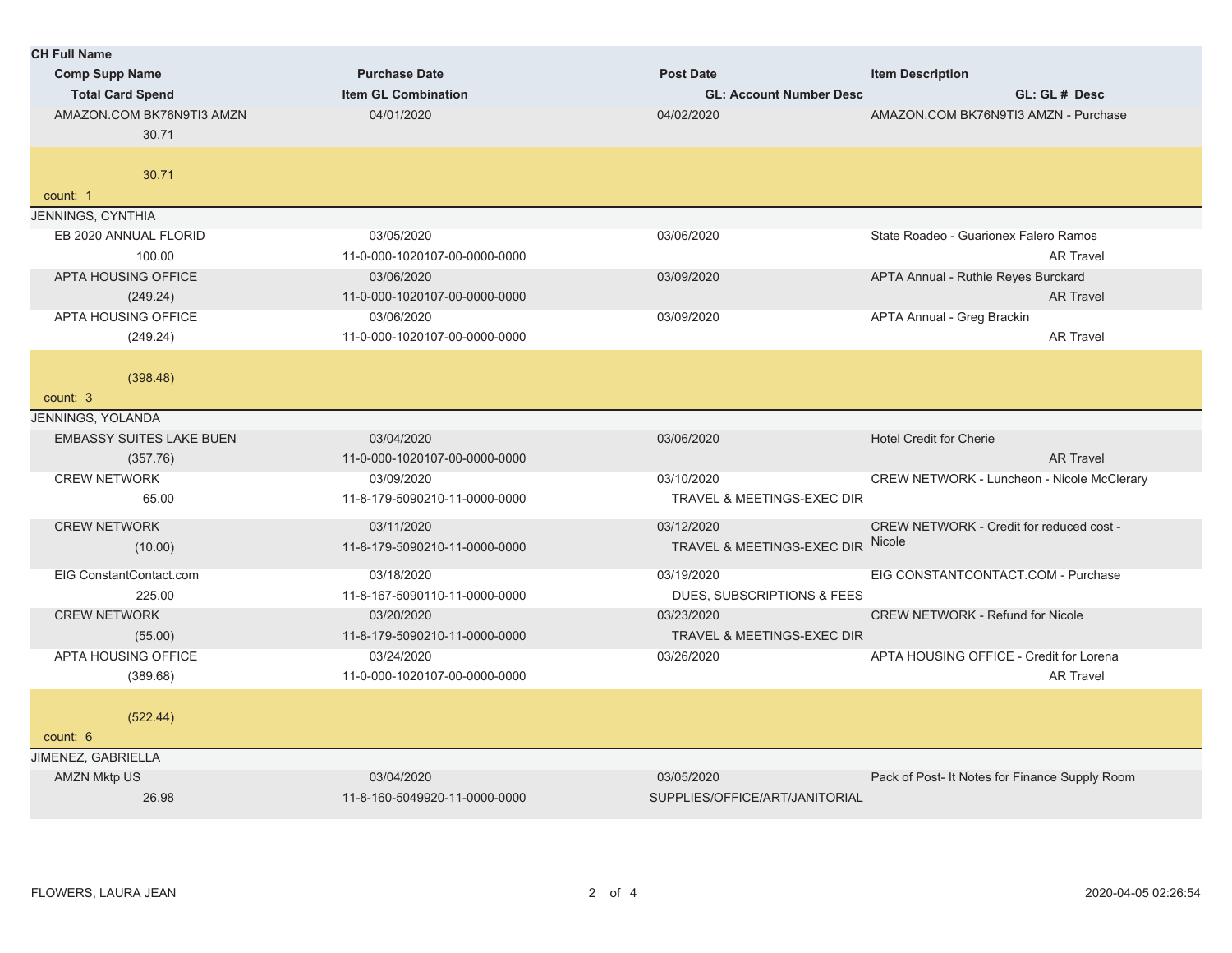| <b>CH Full Name</b> |                                           |                                             |                                                |                                                                          |
|---------------------|-------------------------------------------|---------------------------------------------|------------------------------------------------|--------------------------------------------------------------------------|
|                     | <b>Comp Supp Name</b>                     | <b>Purchase Date</b>                        | <b>Post Date</b>                               | <b>Item Description</b>                                                  |
|                     | <b>Total Card Spend</b>                   | <b>Item GL Combination</b>                  | <b>GL: Account Number Desc</b>                 | GL: GL # Desc                                                            |
|                     | <b>INTERNATIONAL TRANSACTION</b><br>0.17  | 03/12/2020<br>11-6-026-5049920-11-0000-0000 | 03/12/2020<br>SUPPLIES/OFFICE/ART/JANITORIAL   | International Tax from Screencloud Membership<br>for Retail-Sales-Manny  |
|                     | <b>SCREENCLOUD</b>                        | 03/12/2020                                  | 03/12/2020                                     | Subscription Payment for ScreenCloud for Retail-                         |
|                     | 16.55                                     | 11-6-026-5049920-11-0000-0000               | SUPPLIES/OFFICE/ART/JANITORIAL                 | Sales-Manny                                                              |
|                     | <b>PUBLIX #1549</b><br>32.07              | 03/13/2020<br>11-8-192-5049920-11-0000-0000 | 03/16/2020<br>SUPPLIES/OFFICE/ART/JANITORIAL   | Utensils and Beverages for HART Retirement<br>celebration- Lois Grimes   |
|                     | AMAZON.COM 8B0D46GH3 AMZN<br>16.98        | 03/15/2020<br>11-8-160-5049920-11-0000-0000 | 03/16/2020<br>SUPPLIES/OFFICE/ART/JANITORIAL   | Pack of 6 rolls of calculator tape for AP and AR                         |
|                     | <b>AMZN Mktp US</b><br>22.42              | 03/15/2020<br>11-8-164-5049920-11-0000-0000 | 03/16/2020<br>SUPPLIES/OFFICE/ART/JANITORIAL   | Mouse pad and keyboard support with wrist<br>support for Rebecca Bidonne |
|                     | STORE SECURED, INC<br>603.00              | 03/31/2020                                  | 04/02/2020                                     | STORE SECURED, INC - Purchase                                            |
|                     | DYNAMIC COMMUNITIES<br>1.100.00           | 04/02/2020                                  | 04/03/2020                                     | DYNAMIC COMMUNITIES - Purchase                                           |
|                     | <b>GOVERNMENT FINANCE OFFIC</b><br>500.00 | 04/02/2020                                  | 04/03/2020                                     | <b>GOVERNMENT FINANCE OFFIC - Purchase</b>                               |
| count: 9            | 2,318.17                                  |                                             |                                                |                                                                          |
|                     | <b>OCASIO, MARTHA</b>                     |                                             |                                                |                                                                          |
|                     | AMZN Mktp US                              | 03/06/2020                                  | 03/09/2020                                     | Amazon Purchase, PA System for Marketing                                 |
|                     | 255.71                                    | 11-8-170-5090818-11-0000-0000               | MARKETING RIDERSHIP                            | (Events), 3.5.20, system update                                          |
| count: 1            | 255.71                                    |                                             |                                                |                                                                          |
| PRIETO, TINA        |                                           |                                             |                                                |                                                                          |
|                     | <b>XTREME POWER SPORTS</b><br>(140.85)    | 03/04/2020<br>11-4-120-5040136-11-0000-0000 | 03/06/2020<br><b>CONDITION BASED SUPPLIES</b>  | <b>XTREME POWER - TAX CREDIT</b>                                         |
|                     | PEAK TRADING CORP                         | 03/05/2020                                  | 03/09/2020                                     | STREETCAR SPOT CORD - JOE DELGADO                                        |
|                     | 600.00                                    | 98-7-260-5040137-11-0000-0000               | <b>CORRECTIVE BASED SUPPLIES</b>               |                                                                          |
|                     | <b>STANLEY STEEMER</b><br>250.00          | 03/06/2020<br>11-7-120-5040137-11-0000-0000 | 03/06/2020<br><b>CORRECTIVE BASED SUPPLIES</b> | STEAM CLEAN CARPET IN OPS DUE TO LEAK<br>- DALE SMITH                    |
|                     | <b>SURFACE PREP</b><br>(42.12)            | 03/13/2020<br>98-7-260-5040137-31-0000-0000 | 03/16/2020<br><b>CORRECTIVE BASED SUPPLIES</b> | SURFACE PREP SUPPLY- TAX CREDIT                                          |